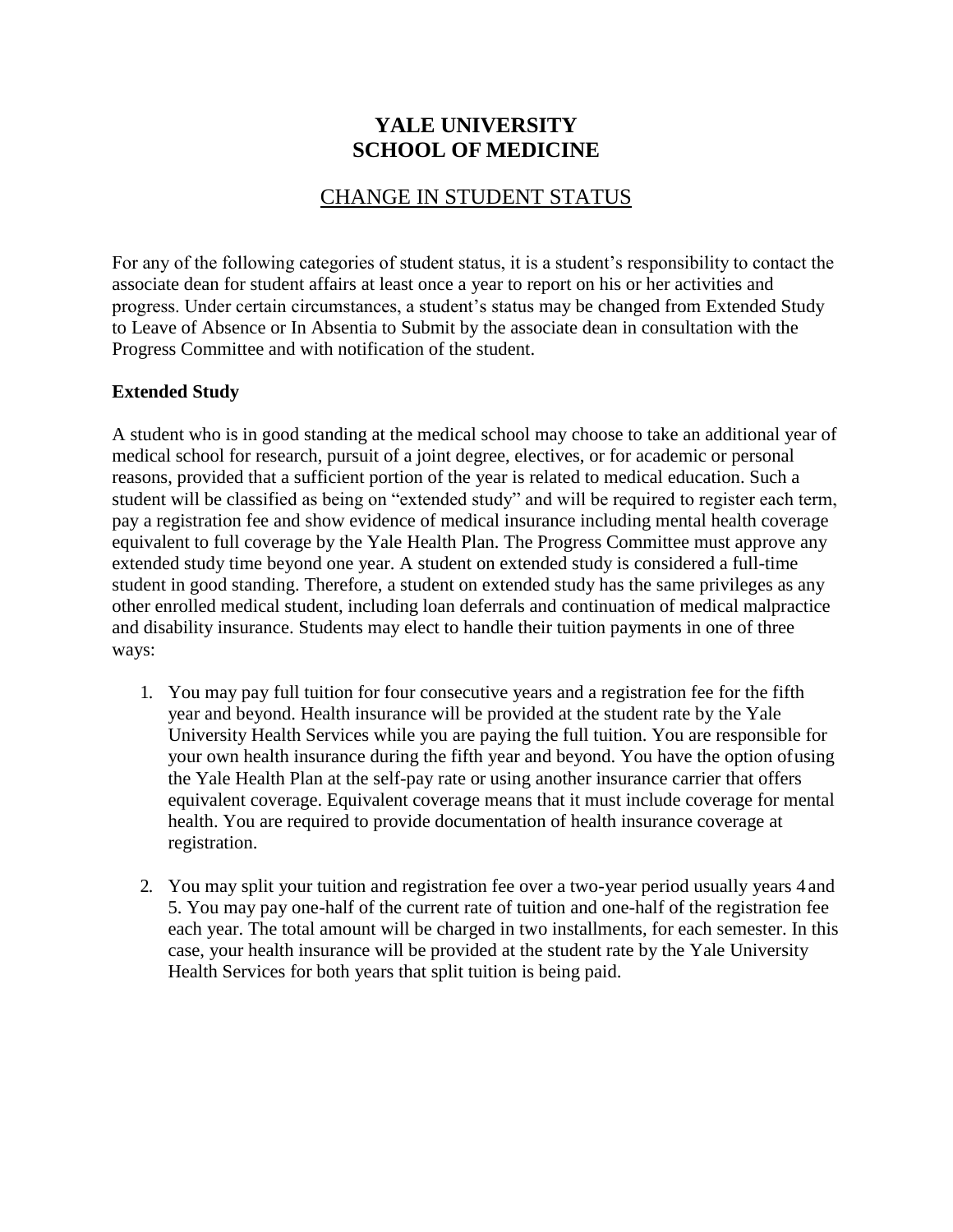All students who do an extended study year must confer with the associate dean for student affairs and the director of financial aid. For students who need to obtain health insurance, the Yale Health Plan at the self-pay rate provides cost-effective, local coverage of a tremendous range of services. The fall-term deadline for applying for the Yale Health Plan is September 15; the spring-term deadline is January 31. Every Yale medical student must be covered adequately by health insurance during the entire time that he or she is a student.

Students are required to have the year of extended study approved by the associate dean for student affairs and must complete the change of status form and tuition specification form with the registrar and office of financial aid. Because tuition is billed on May 15, the forms should be completed and returned to the registrar prior to that date.

Questions regarding a year of extended study should be directed to the associate dean for student affairs; any questions regarding tuition options should be directed to the director of financial aid.

If the student is an MD/PhD candidate, the following criteria must be met: (1) all medical school requirements have been completed; (2) the PhD has been awarded; and (3) prior to the approval of the Progress Committee, the Director of the MD/PhD Program has approved the request. MD/PhD students who are approved will not receive stipend support and must pay the continuous registration fee. The MD/PhD Program will, however, provide single health insurance coverage.

#### **Sixth Year of Study**

Requests for a sixth year of study in medical school must be made in writing to the Progress Committee, and will be granted only under extraordinary circumstances.

Students who meet the following criteria are exempted from the "extraordinary circumstances" component.

- 1. The student is interested in pursuing a second Yale degree closely related to their academic or research trajectory
- 2. The student has obtained the consent of their faculty mentor, their academic advisor in the Office of Student Affairs, and the Associate Dean for Student Affairs

Procedure:

- 1. Students will write a letter to the Chair of the Progress Committee outlining the rationale for their pursuit of a second Yale degree as well as the timeline they propose to achieve the degree.
- 2. This letter should be reviewed and signed off by their academic or research mentor, their academic advisor from the Office of Student Affairs, and the Associate Dean for Student Affairs before being presented to the Progress Committee for review.
- 3. These req uests would be reviewed carefully by the Progress Committee to determine if the student's request meets the following criteria:
	- A. Pursuing the degree is consistent with their academic or research theme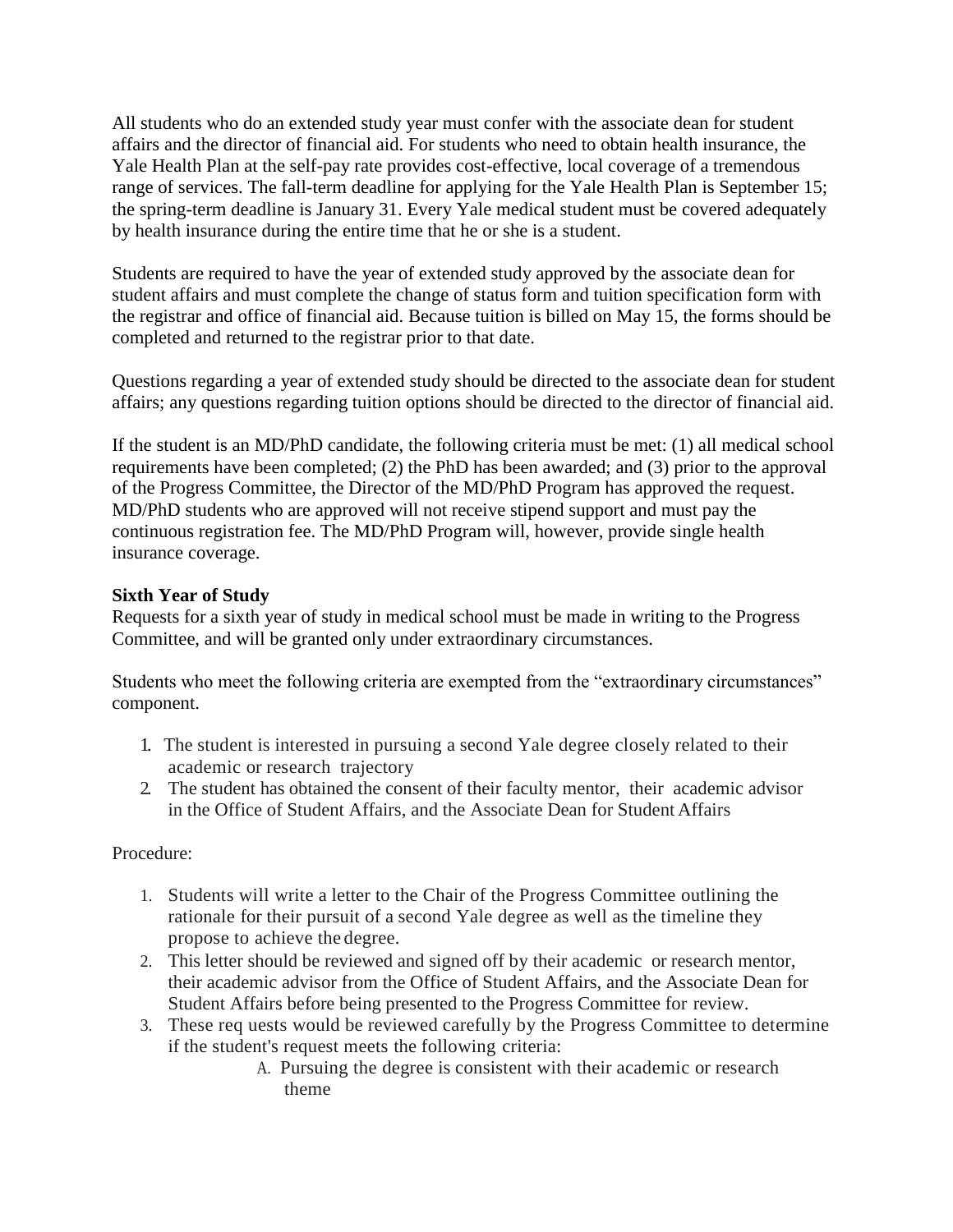- B. The degree will facilitate the student's trajectory toward academic leadership
- C. The timeline is reasonable in terms of completing both degree requirements within six years.

#### **Leave of Absence**

All students who interrupt their medical education to pursue studies or activities unrelated to medical education will be considered on leave of absence. Such students will not have any student privileges, including loan deferrals and medical malpractice and disability insurance. Please note: without medical malpractice insurance, a student can do no clinical work. Students on leave of absence will be assessed a registration fee. Students are required to have the leave of absence approved by the associate dean for student affairs and must complete the change of status form and the tuition specification form. Again, these forms must be returned to the registrar before May 15. Questions regarding a leave of absence should be directed to the associate dean for student affairs. Students on an approved leave of absence may sign up for insurance with the Yale Health Plan at the self-pay rate.

#### **In Absentia to Submit**

A student who has failed to complete a requirement in the usual amount of time that is allowed to graduate (5 years for most students) and that is needed to receive the M.D. degree, will be placed on In Absentia to Submit (IAS) status. These students are no longer in residence because they have failed to complete a dissertation, have not passed a required clerkship, have not passed a USLME examination, or have not completed another requirement for graduation. After three years, a student on IAS will be dismissed if he or she has not completed the requirements by that time, unless he or she has successfully petitioned the Progress Committee for an extension. The student is not charged a tuition fee and is not eligible for any financial assistance, university services, loan deferrals, or insurance coverage. If the student completes all of the requirements for graduation in the three year period, his or her name will be presented to the Yale Corporation for the awarding of the M.D. degree.

#### **Additional Time for Family Reasons**

In recognizing the special needs of students who take on the responsibility of bearing and raising children, students may elect to take a full year or partial year extended study or an official leave of absence for this reason during their medical education. If a student wishes to continue with his or her education while devoting increased time to family needs, the medical school will be very flexible about scheduling clinical rotations at times and locations consistent with the student's family responsibilities. Furthermore, the school will be flexible in considering need for extra time overall to complete requirements. We encourage you to consult with the associate dean for student affairs early in planning for family contingencies. Information on childcare arrangements is available in the Office of Student Affairs and in the Office for Women in Medicine. The Phyllis Bodel daycare center for children birth through kindergarten, located in the Harkness Dormitory building, accepts children of medical students. Applications for daycare slots must be made as early as possible. Students' applications are considered equally with all other applications and are not given any weight or preference. Present students and graduates of the school who have had or raised children during medical school can be a wonderful resource as well.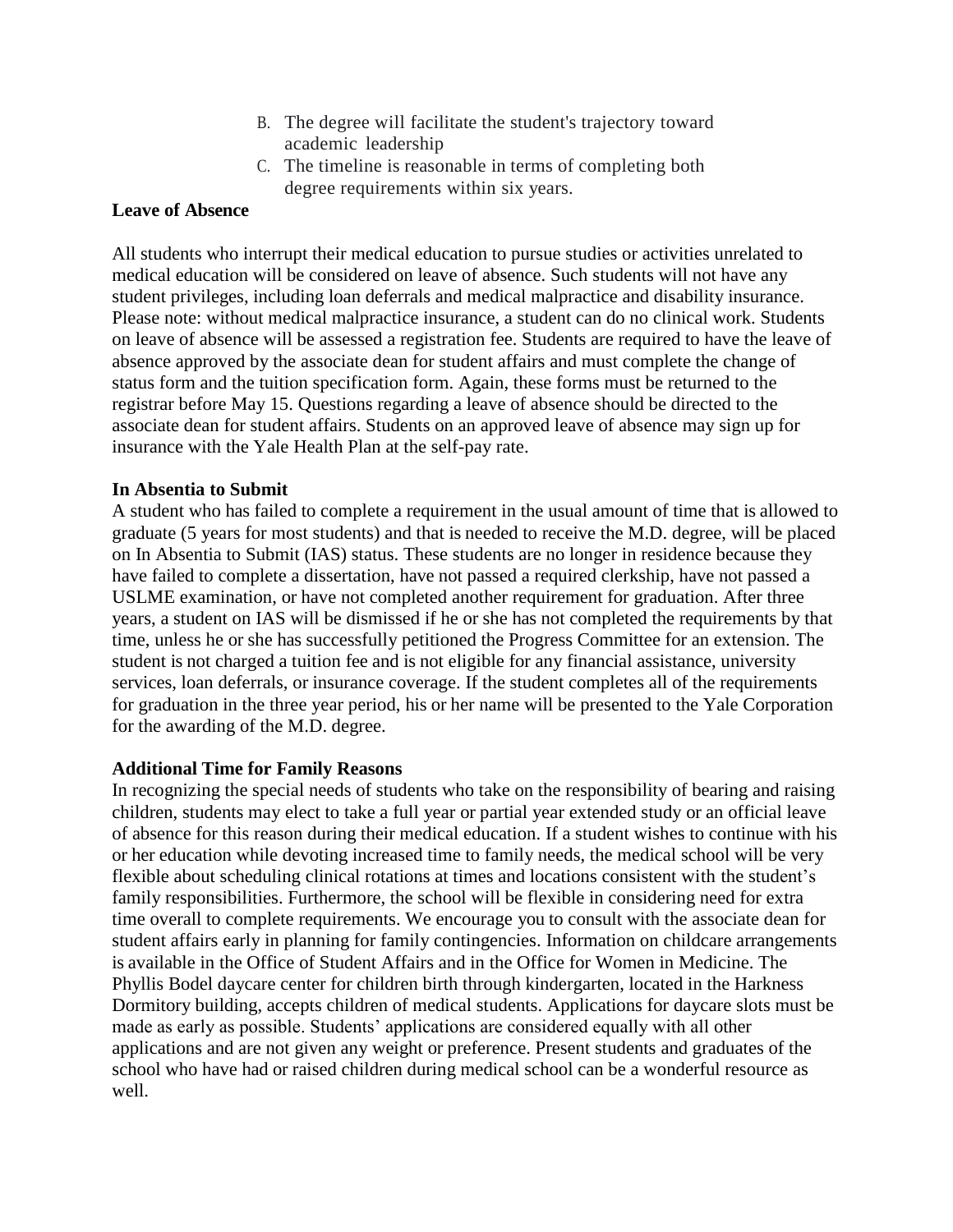# **Leave of Absence Policy**

Students are expected to follow a continuous course of study at the School of Medicine. However, a student who wishes or needs to interrupt his or her study temporarily may request a leave of absence. There are three types of leave—personal, medical, and parental—all of which are described below. The general policies that apply to all types of leave are:

1. Any student who is contemplating a leave of absence should see the associate dean for student affairs to discuss the necessary application procedures.

2. All leaves of absence must be approved by the associate dean. Medical leaves also require the written recommendation of a Yale Health physician, as described below.

3. A student may be granted a leave of absence of one year with possible extension for one additional year. Any approved leave will be for a specified period.

4. International students who apply for a leave of absence must consult with OISS regarding their visa status.

5. A student on leave of absence may complete outstanding work in any course for which he or she has been granted extensions. He or she may not, however, fulfill any other degree requirements during the time on leave.

6. A student on leave of absence is not eligible for financial aid, including loans; and in most cases, student loans are not deferred during periods of non-enrollment.

7. A student on leave of absence is not eligible for the use of any University facilities normally available to enrolled students.

8. A student on leave of absence may continue to be enrolled in Yale Health by purchasing coverage through the Student Affiliate Coverage plan. In order to secure continuous coverage from the Yale Health Plan, enrollment in this plan must be requested prior to the beginning of the term in which the student will be on leave or, if the leave commences during the term, within thirty days of the date when the leave is approved. Coverage is not automatic; enrollment forms are available from the Yale Health Plan, Member Services department, 203-432-0246.

9. A student on leave of absence must notify the associate dean of student affairs in writing of his or her intention to return at least eight weeks prior to the end of the approved leave. In addition, if the returning student wishes to be considered for financial aid, he or she must submit appropriate financial aid applications to the School's financial aid office to determine eligibility.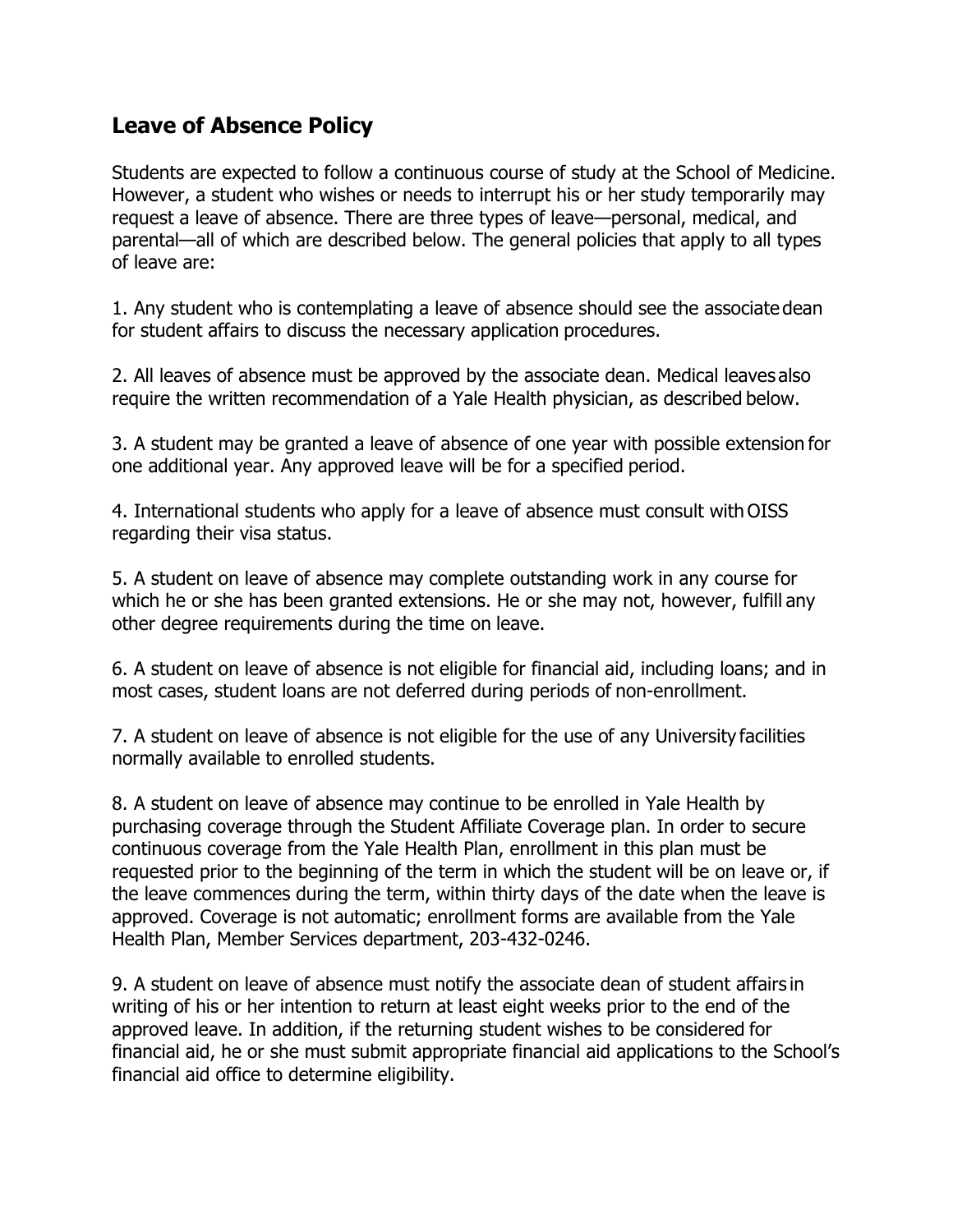10. A student on leave who does not return at the end of the approved leave, and does not request and receive an extension from the associate dean, is automatically dismissed from the School.

**Personal Leave of Absence**. A student who wishes or needs to interrupt study temporarily because of personal exigencies may request a personal leave of absence. A student who is in good standing is eligible for a personal leave of absence. The general policies governing all leaves of absence are described above.

To request a personal leave of absence, the student must apply in writing, explaining the reasons for the proposed leave and stating both the proposed start and end dates of the leave and the address at which the student can be reached during the period of the leave. If the associate dean finds the student to be eligible, the leave will be approved. In any case, the student will be informed in writing of the action taken. A student who does not apply for a personal leave of absence, or whose application for a personal leave is denied, and who does not register, will be considered to have withdrawn from the School.

**Medical Leave of Absence.** A student who must interrupt study temporarily because of illness or injury may be granted a medical leave of absence with the approval of the associate dean, on the written recommendation of the Director of Yale University Health Services or the Chief Psychiatrist. The general policies governing all leaves of absence are described above. A student who is in good standing is eligible for a medical leave any time after matriculation. The final decision concerning a request for a medical leave of absence will be communicated in writing by the associate dean.

The School of Medicine reserves the right to place a student on a medical leave of absence when, on the recommendation of the director of the Yale Health Plan or the chief of the Department of Mental Health and Counseling, the associate dean for student affairs determines that the student is a danger to self or others because of a serious medical problem. A student who is placed on medical leave during any term will have his or her tuition adjusted according to the same schedule used for withdrawals (see Tuition Rebate and Refund Policy). Before re-registering, a student on medical leave must secure written permission to return from a Yale Health Plan physician.

**Leave of Absence for Parental Responsibilities.** A student who wishes or needs to interrupt study temporarily for reasons of pregnancy, maternity care, or paternity care may be granted a leave of absence for parental responsibilities. The general policies governing all leaves of absence are described above. A student who is in good standing is eligible for parental leave any time after matriculation.

Any student planning to have or care for a child is encouraged to meet with the associate dean for student affairs to discuss leaves and other short-term arrangements. For many students, short-term arrangements rather than a leave of absence are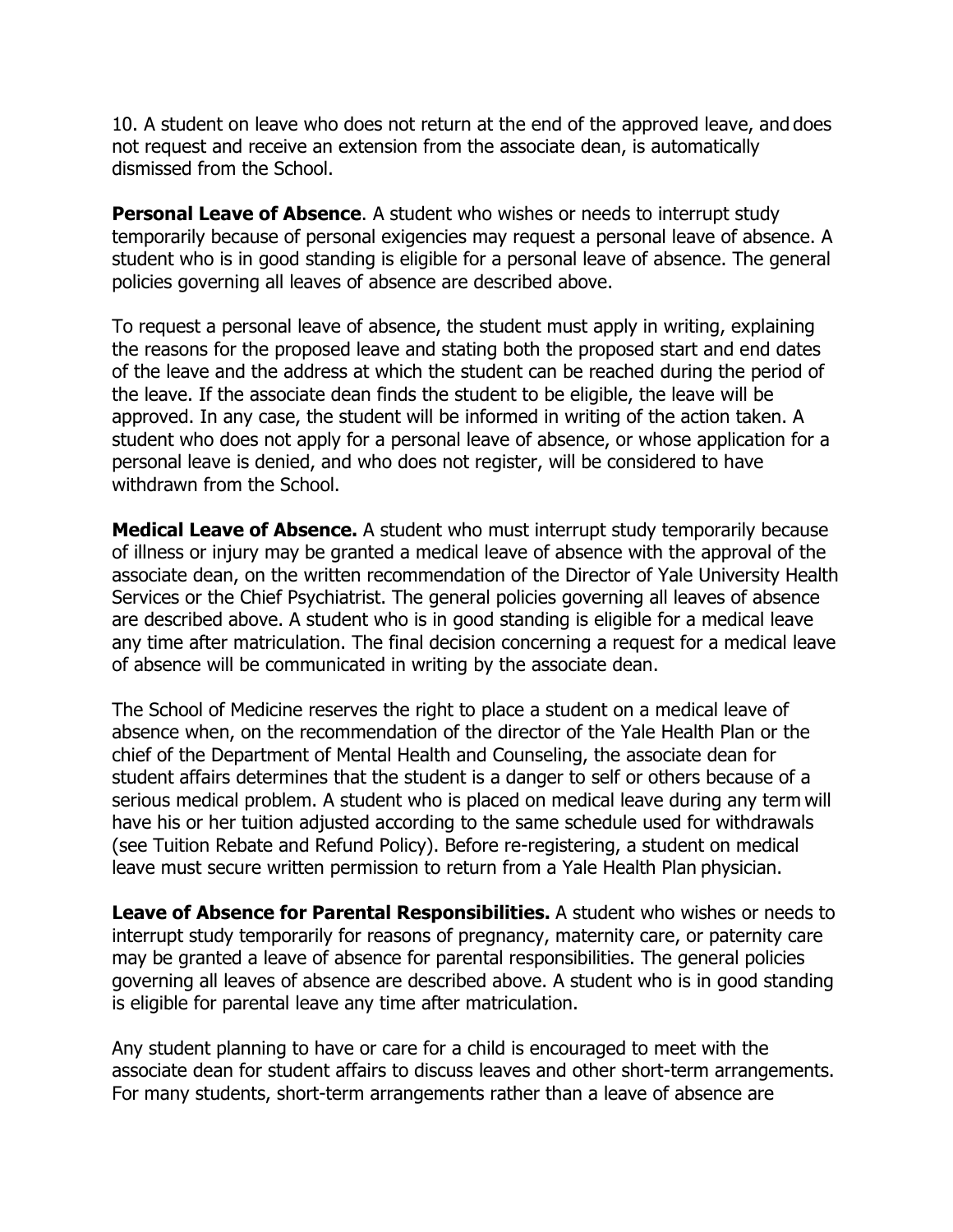possible. Students living in University housing units are encouraged to review their housing contract and the related polices of the Graduate Housing Office before applying for a parental leave of absence. Students granted a parental leave may continue to reside in University housing to the end of the academic term for which the leave was first granted, but no longer.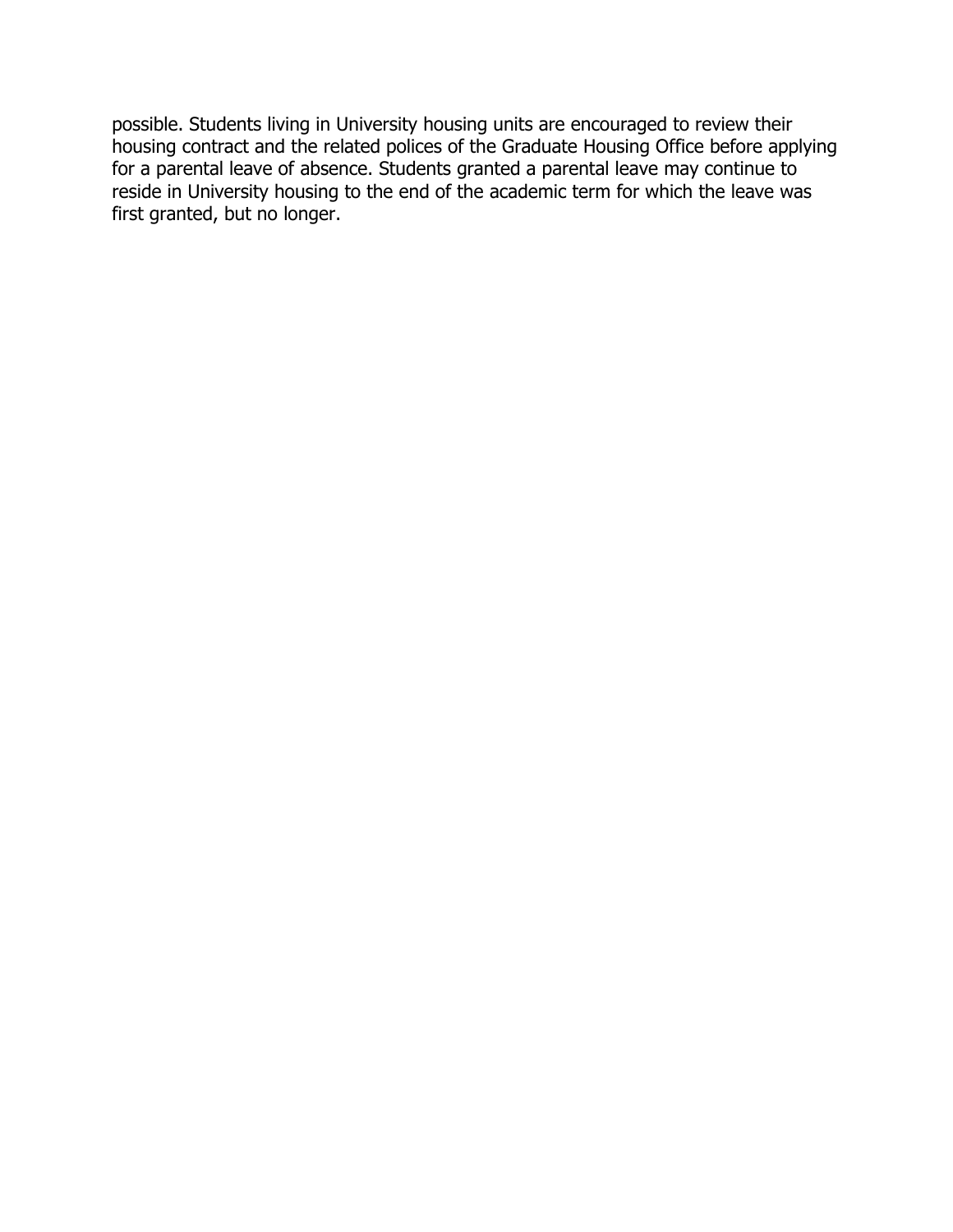#### **U.S. Military Leave Readmissions Policy**

Students who wish or need to interrupt their studies to perform U.S. military service are subject to a separate U.S. military leave readmissions policy. In the event a student withdraws or takes a leave of absence from Yale School of Medicine to serve in the U.S. military, the student will be entitled to guaranteed readmission under the following conditions:

- 1. The student must have served in the U.S. Armed Forces for a period of more than thirty consecutive days;
- 2. The student must give advance written or verbal notice of such service to the associate dean for student affairs. In providing the advance notice the student does not need to indicate whether he or she intends to retum. This advance notice need not come directly from the student, but rather, can be made by an appropriate officer of the U.S. Armed Forces or official of the U.S. Department of Defense. Notice is not required if precluded by military necessity. In all cases, this notice requirement can be fulfilled at the time the student seeks readmission, by submitting an attestation that the student performed the service.
- 3. The student must not be away from the School of Medicine to perform U.S. military service for a period exceeding five years (this includes all previous absences to perform U.S. military service but does not include any initial period of obligated service). If a student's time away from the School of Medicine to perform U.S. military service exceeds five years because the student is unable to obtain release orders through no fault of the student or the student was ordered to or retained on active duty, the student should contact the associate dean for student affairs to determine if the student remains eligible for guaranteed readmission.
- 4. The student must notify the School of Medicine within three years of the end of the U.S. military service of his or her intention to return. However, a student who is hospitalized or recovering from an illness or injury incurred in or aggravated during the U.S. military service has up until two years after recovering from the illness or injury to notify the School of Medicine of his or her intent to return; and
- 5. The student cannot have received a dishonorable or bad conduct discharge or have been sentenced in a court-martial.

A student who meets all of these conditions will be readmitted for the next term, unless the student requests a later date of readmission. Any student who fails to meet one of these requirements may still be readmitted under the general readmission policy but is not guaranteed readmission.

Upon returning to the School of Medicine, the student will resume his or her education without repeating completed course work for courses interrupted by U.S. military service. The student will have the same enrolled status last held and with the same academic standing. For the first academic year in which the student returns, the student will be charged the tuition and fees that would have been assessed for the academic year in which the student left the institution. The School of Medicine may charge up to the